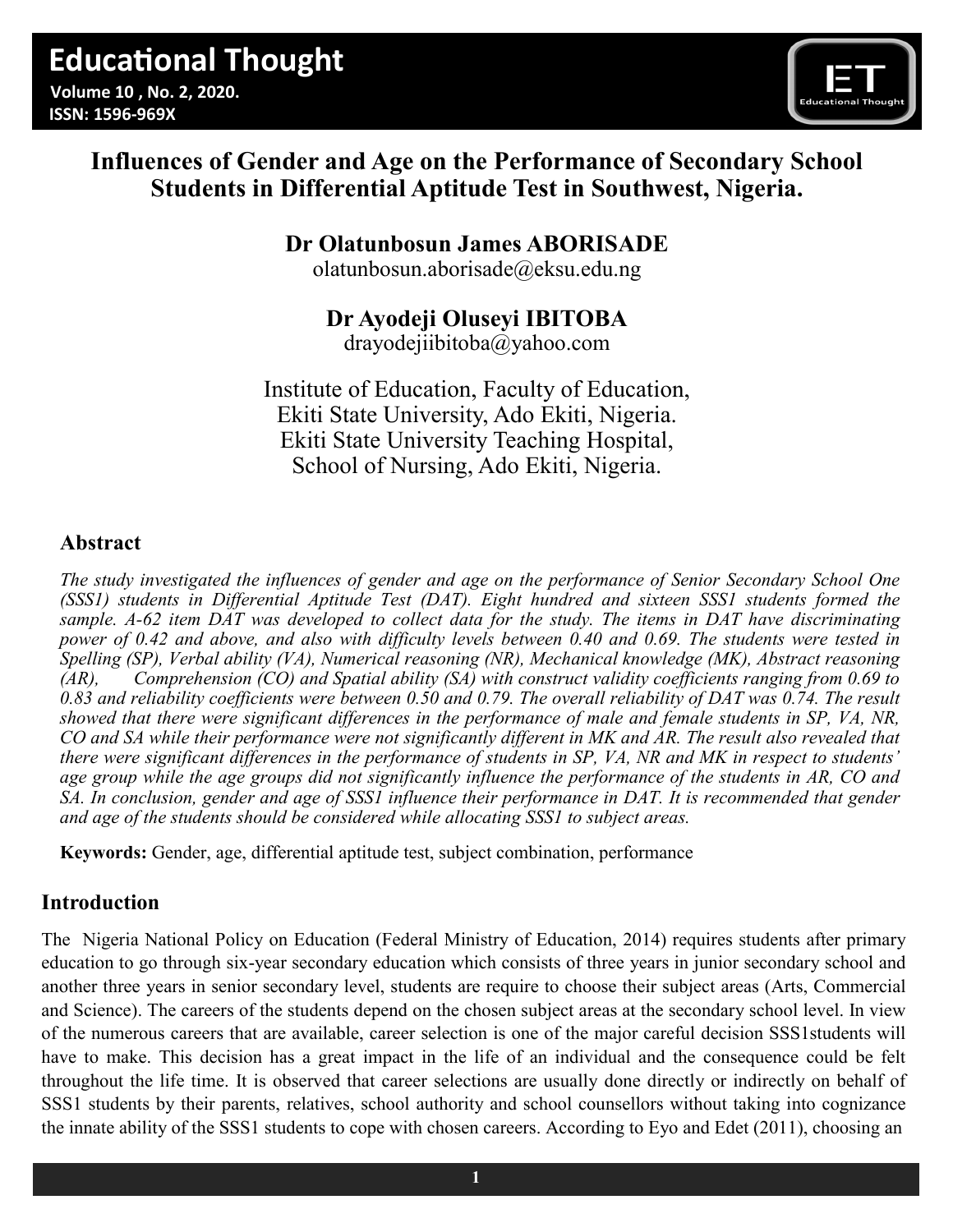

career or job is one of the difficult decisions that every student must face and the outcome of such decision would likely determine the kind of life the student will live in future.

It is obvious that the DAT is indispensable in assisting students to choose the right career since neither aptitude test nor achievement test could measure all the inherent abilities and traits embedded in an individual. According to Brian (2011), aptitude test is used to predict how well a person might perform in school or in an employment, hence it is used for educational and vocational counselling. According to Kagan (2019) an aptitude test is used to determine an individual propensity to succeed in a given activity. It reveals the inherent strengths and weaknesses and have natural inclination toward success or failure in specific areas based on their innate characteristics. She stated further that school use aptitude test to determine if students are inclined toward advanced placement in classes or certain areas of study. Aptitude test is a form of career assessment test to know a chosen career where individual could excel in life.

Many schools use achievement test to choose careers for their SSS1 students. Alnahdi (2015) suggested that both aptitude and achievement tests should be used in admitting students into higher institutions. However, aptitude test are not tied to curriculum as different individuals have varying levels of interest and intelligence in different areas of endeavour. The total score of general aptitude tests cannot make a true calculation of different kinds of aptitude hence DAT measures all kinds of aptitude separately. DAT covers several areas like SP, VA, NR, MK, AR, CO and SA. The SP measures how a student can spell common English words, the ability to spell is basic skill necessary in many academic and vocational pursuits. The VA measures ability to infer the relationship between the first pair of the words and apply the relationship to the second pair of words. The NR measures the ability to perform mathematical tasks and computational tasks, it is important for success in courses that use figures. The MK measures the ability to understand basic mechanical principles of machineries, tools and motion. The AR is non-verbal measure of reasoning ability. It assesses how well individuals can reason geometric shapes or design. AR is a measure of logical, analytical and conceptual skills. The CO is the understanding and interpretation of what is read, the ability to understand materials read. While SA is capacity to understand reason and remember the spatial relations among objects when turn at different orientations [3-dimension (3D)] in space. SA is important for success in field such as architectural design and engineering (Mankar & Chavan, 2013).

Many factors influence the selection of vocation/career and choice of subjects among secondary school students which include, parental influence, students' gender, socio-economic status among others (Alordiah, Akpadaka & Oviogbodu, 2015). Eyo and Edet (2011) submitted that gender plays a major role in career choice of the students, gender has a significant influence on the occupational preference among counselled and non-counselled students. Adebule and Ibitoba (2015) asserted that stereotypic belief that boys perform better than girls in core natural sciences and mathematics could influence students' choice of career.

Age is also a factor that could influence students' career choices as decisions making increase with age, skills in making decision increase with age (Jones, 2008). Marunic & Glazar (2014) submitted that age played significant role in students' spatial aptitude. Also, Ocal and Ehri (2017) reported that age of students was a function of their innate abilities meaning that the learning abilities of students could have impact on their age.

Petros, Vukica and Mildred (2014) emphasised that out of seven components that made up human intelligence, spatial visualisation takes three components;  $S_1$  is ability to recognise object when rotated at different angle;  $S_2$ this is ability to imagine movement or displacement within an objects and;  $S_3$  is ability to subject the observer into motion while observation is in progress. Mental rotation is sequel to success in technical and engineering professions.

Petros, Vukica and Mildred concluded that spatial visualisation skills demonstrated greater correlation to numerical ability among students.

Ahmad, Khairul and Aznial (2006) agreed with Petros, Vukica and Mildred that spatial ability is an integral part of human intelligence and that there is a high correlation between spatial ability and mechanical aptitude but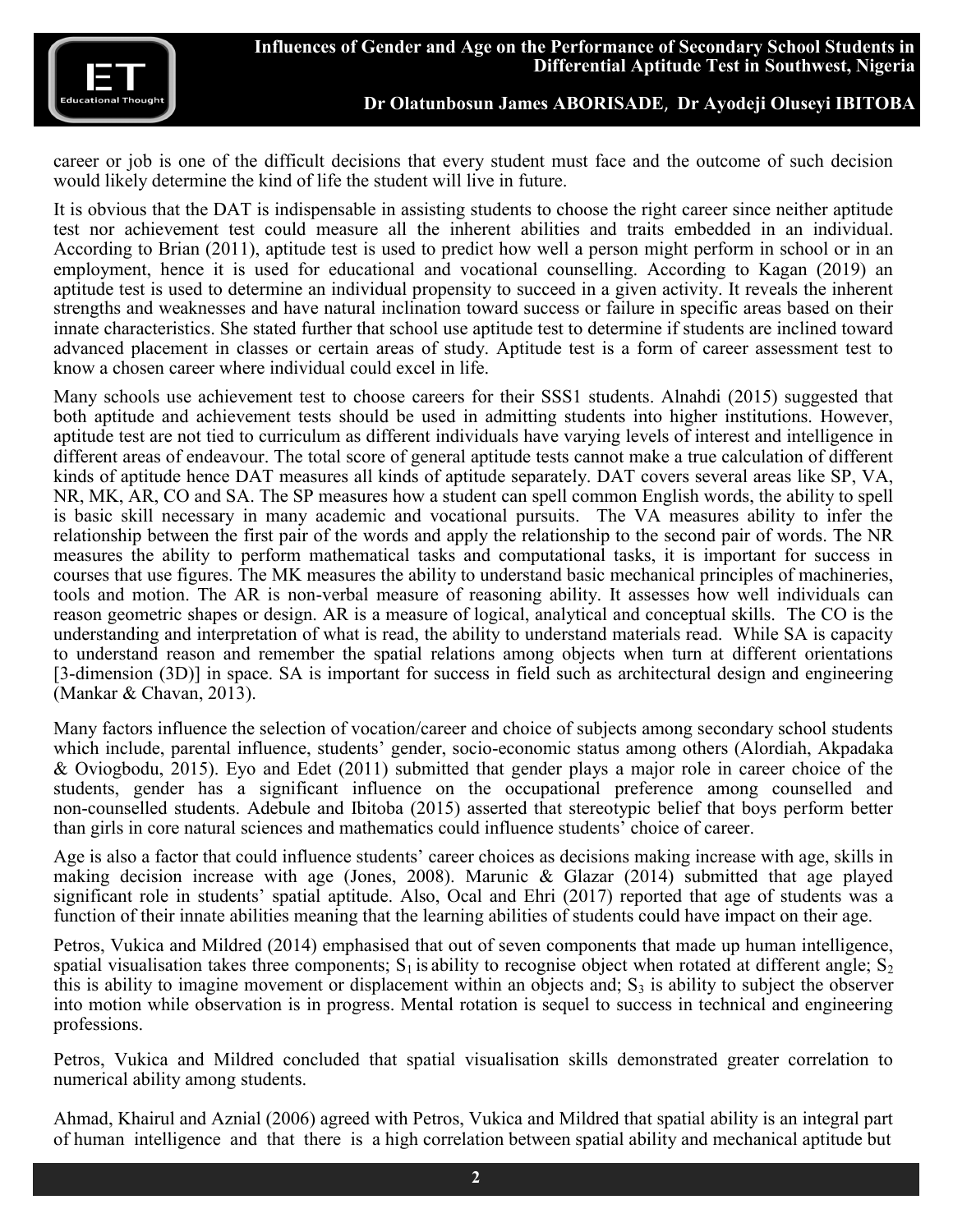# **Educational Thought**

 **Volume 10 , No. 2, 2020. ISSN: 1596-969X**



spatial ability could not be used to successfully predict abstract reasoning abilities in student. Ahmad, Khairu and Azniah's work covered the factors influencing development of spatial ability; it was concluded that there is no significant difference in spatial ability of both sexes and also, that students in secondary schools have developed formal operational thinking tendencies hence their individual spatial ability tends to increase at adolescence stage and gradually reduce at age 25 and above. Marunic and Glazar (2014) also agreed that age and experience play significant role in spatial ability of student. This assertion was in consonant with the submission of Sipus and Cizmesija (2012) that older students tend to perform better than young students. In the same vein, gender of the students determines the scores in spatial ability.

Lowerie, Logan and Ramful (2016) in their research work titled ''Spatial Reasoning Influences Students' Performance on Mathematics Task'' disagreed with other authors mentioned above concerning this topic under discussion by submitting that there is no gender differences in terms of performance of students in spatial ability test but there was a high correlation between scores in spatial abilities and numerical abilities. It was agreed that spatial thinking is positively related to numerical reasoning meaning that those students that are good at spatial abilities are also tend to be good at numerical calculation tasks.

Kanimozhi and Ganesan (2017) declared that students in secondary schools tend to have average level of quantitative aptitude. Also, the male students usually performed better than their female counterparts in quantitative aptitude In the same vein, Sipus and Cizmesija's (2012) findings supported the school of thought that says male students perform better than female students in spatial abilities, but female students are better than male students in numerical abilities, This submission was simply put by Olatoye and Aderogba (2011) that there is no statistically significant difference between the performance of students with respect to gender in numerical aptitude, this is in contrast to Kanimozhi and Ganesan's (2017) claimed that male students are better than female students in numerical aptitude exercises.

The aptitude of male and female students on mechanical aptitude was studied by Ringby (2008) in an article titled ''Sex Differences in Mechanical Aptitude: An investigation of Sex Differences in Mechanical Aptitude and its Relation to Nonverbal'' it was found that male students outperformed their female counterparts; this assertion was also supported by many authors like (Fortson, 1991; Chapman, 1998; Wiesen, 1999).

Sarsani's (2008) study gave three types of reasoning, namely: sequential reasoning (deductive and logical reasoning); inductive reasoning (identification of peculiarities in a pattern); quantitative reasoning (required either deductive or inductive reasoning). Sarsani also revealed that boys in both government and private secondary schools performed better in abstract reasoning aptitude test than their female counterparts in Hyderabad, capital city of Andhra Pradesh, India.

Datta and Roy's (2015) study was based on piagetian theory they submitted that abstract reasoning involves conceptual knowledge and spatial visualisation ability in students because the ''reasoner'' has to classify the objects or events into problem categories based on the relevant properties available. The findings of Datta and Roy also indicated that age (either early or late adolescents) plays significant role in results of both abstract reasoning and spatial ability tests. The study also revealed high correlational co-efficient between abstract reasoning and spatial ability.

Reading comprehension is the process of creating meaning from written words. The aim is to obtain the understanding of the written document instead of deriving meaning from individual words or sentences. The outcome of reading comprehension is the mental representation of a text meaning that is combined with the readers' previous knowledge. The findings of the study showed that reading strategies have a great impact on the students' reading comprehension ability (Gilakjam, 2016). The implication of this is that a student with low reading comprehension is likely to perform poorly in other scholastic activities. It was affirmed by Ronneberg and Torrance (2017) that high word reading performance enhances comprehension which has a high correlation with spelling ability.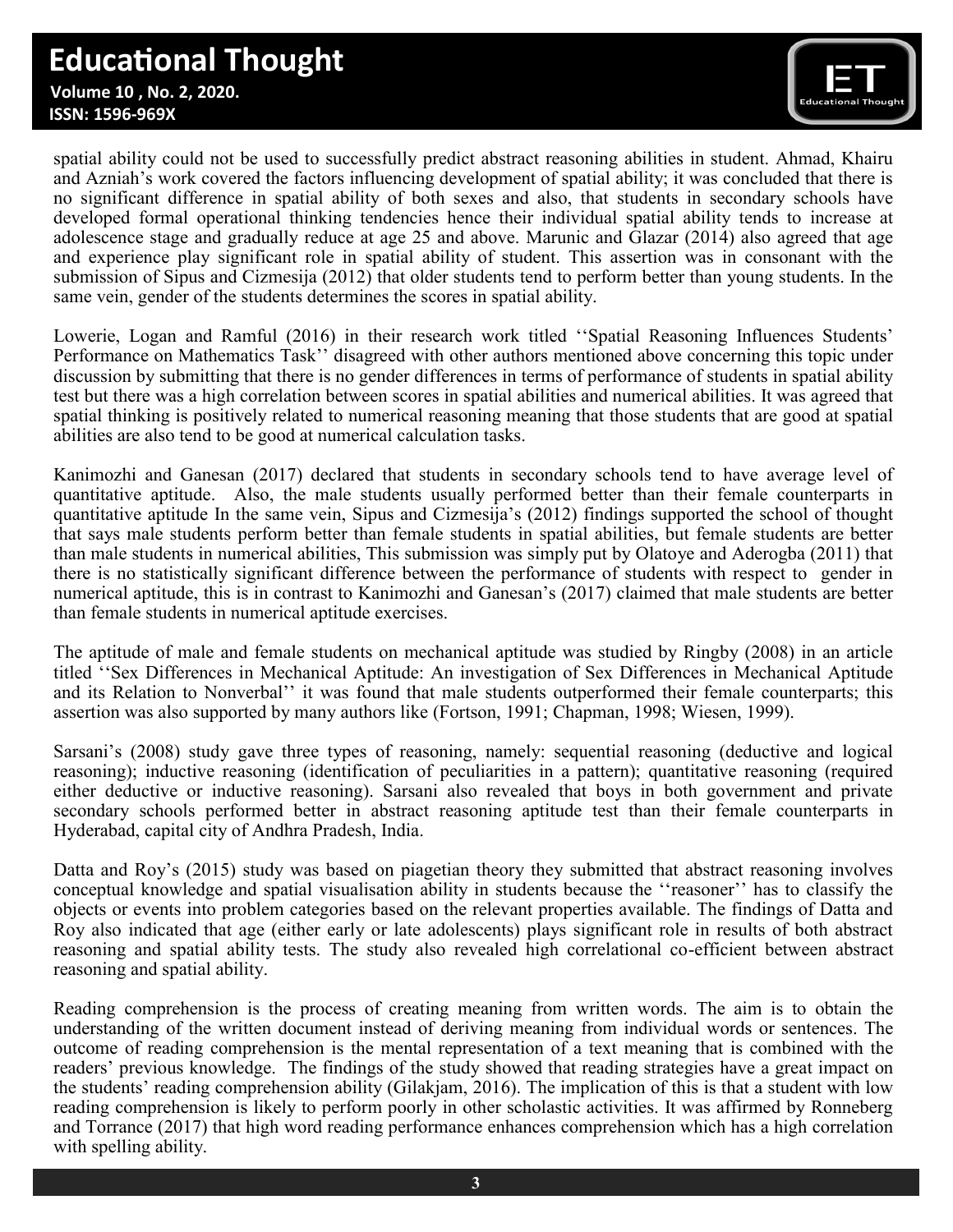

Sadoski, Willson, Holcomb, Boulware-Gooden (2005) carried out a study on verbal and nonverbal predictor of spelling performance among  $9<sup>th</sup> - 12<sup>th</sup>$  grade students; it was observed that students made use of phonological and orthographic strategies in spelling exercise and the older students performed better than younger ones because the older students added the use of orthographic strategies (a method that involved sound, spelling pattern and semantics). This was also agreed by Ocal and Ehri (2017) that age and experience boost spelling marks, Ocal and Ehri also submitted that spelling and level of vocabulary (verbal aptitude) are highly correlated. Results of Daffen, Mackenzie and Hermmings (2017) indicated that spelling, grammar and punctuation jointly predict written Composition and Comprehension achievement but spelling was the major predictor. Implications for the educational practice of writing in the contemporary context emphasised the importance of spelling in relation to writing and comprehension in senior primary school. Johnson (2013) also attested to the great value of spelling in elementary students by saying that students that are struggling with spellings will definitely have difficulties in reading fluently and invariably it would negatively affect comprehensive ability of the students due to incessant stumbling over unknown words. Also, Chiper (2015) unequivocally affirmed that female students displayed superiority in spelling and in verbal ability, also that age difference is a factor to consider in spelling ability students. In the light of the above, this study could help to find out if gender and age influence students' performance in DAT in order to guide and counsel senior secondary school students on appropriate subject combination which translate to wise choices of careers.

#### **Statement of the Problem**

Allocation of SSS1 students into various three major classes (Art, Commercial and Science) in Nigeria are usually based on students' performance in promotional achievement examinations which relegates the duties and functions of school Counsellors to the background. Career Counselling especially at secondary school level is fundamental to the students' success and in making wise choice of subjects' combination which will translate to wise choices of career that could maximize their potentialities. The essence of inclusion of guidance and counselling into school system especially at secondary school level is to address ignorance among students on the choices of career and personality maladjustment. However, some of the counsellors do not abreast themselves with the use of psychometric test like DAT and its interpretation in case such aptitude test are available. It is against this background that students just choose any course without undergoing necessary career guidance counselling which has made some of the students not succeeding in their chosen careers.

In view of the above, this study examined the influence of gender and age on the performance of SSS1 students on DAT for career counselling of the students.

#### **Hypotheses**

The following hypotheses were generated and tested at 0.05 level of significance:

- **1.** There are no significant differences between the mean scores of the female and male students in numerical ability, verbal reasoning, spatial ability, spelling, comprehension, mechanical aptitude and abstract reasoning on DAT.
- **2.** There are no significant differences among mean scores of students in numerical ability, verbal reasoning, spatial ability, mechanical aptitude, spelling, comprehension, mechanical aptitude and abstract reasoning on DAT with respect to students' ages.

## **Methodology**

The study employed descriptive research design of survey type. The population of the study consisted of all the SSS1 students in southwest, Nigeria. A total sample of 816 students comprising of 388 male and 428 female SSS1 students were randomly selected for the study using multistage sampling procedure and stratified random sampling technique. The research instrument for the study was 62-item DAT developed by the researchers for use in Nigerian secondary schools. The DAT consists of seven different segments which are: Spelling (SP), Verbal ability (VA), Numerical reasoning (NR), Mechanical knowledge (MK), Abstract reasoning (AR), Comprehension (CO) and Spatial ability (SA) with construct validity coefficients of 0.77, 0.81, 0.79, 0.81, 0.69, 0.70 and 0.83 respectively using convergence method and reliability coefficients of 0.43, 0.79, 0.63, 0.60, 0.57,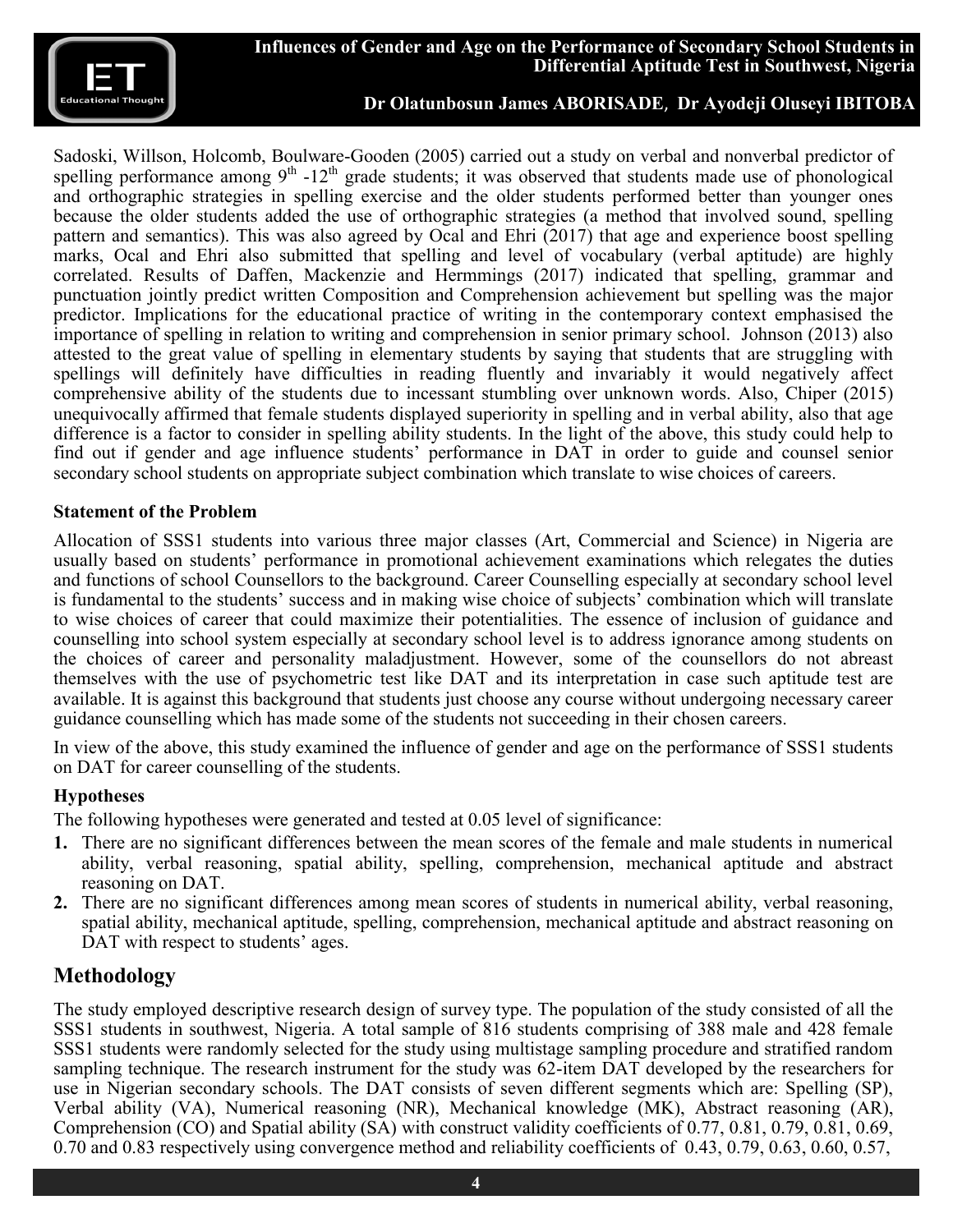0.50, 0.63, and 0.50 respectively using Cronbach's Alpha reliability method while overall of DAT was 0.74. The items in DAT have discriminating power of 0.42 and above, and also with difficulty levels between 0.40 and 0.69. Hypothesis one was tested using student's t-test while hypothesis two was tested using Analysis of variance (ANOVA). Scheffe Post Hoc test was performed on pairs of students' age group where the significant difference occurred. Data collected were analysed using Statistical Package for Social Science (SPSS 23 IBM); Student's t-test and Analysis of Variance.

## **Results**

 **ISSN: 1596-969X**

**Hypothesis One:** There are no significant differences between the mean scores of the female and male students in numerical ability, verbal reasoning, spatial ability, spelling, comprehension, mechanical aptitude and abstract reasoning on DAT.

## **Table 1**

| Variable | <b>Sex</b> | N   | Mean   | <b>SD</b> | Df  |           | ${\bf P}$ | Remark  |
|----------|------------|-----|--------|-----------|-----|-----------|-----------|---------|
| Spelling | Male       | 388 | 3.6289 | 1.60310   | 814 | $7.646^*$ | 0.000     | Sig     |
|          | Female     | 428 | 4.4696 | 1.53690   |     |           |           |         |
| Verbal   | Male       | 387 | 7.5039 | 3.24267   | 814 | $5.467*$  | 0.000     | Sig     |
| ability  | Female     | 428 | 8.7500 | 3.25578   |     |           |           |         |
| Numeric  | Male       | 388 | 3.5464 | 1.86090   | 814 | $3.500*$  | 0.000     | Sig     |
|          | Female     | 428 | 4.0047 | 1.87426   |     |           |           |         |
| Mech     | Male       | 388 | 3.5284 | 1.59674   | 814 | 1.148     | 0.251     | Not Sig |
|          | Female     | 428 | 3.6612 | 1.69989   |     |           |           |         |
| Abstract | Male       | 388 | 3.8840 | 1.63598   | 814 | 0.056     | 0.955     | Not Sig |
|          | Female     | 428 | 3.8902 | 1.51173   |     |           |           |         |
| Comp.    | Male       | 388 | 2.0593 | 1.27553   | 814 | $2.615*$  | 0.009     | Sig     |
|          | Female     | 428 | 2.2804 | 1.13941   |     |           |           |         |
| Spatial  | Male       | 388 | 3.7861 | 2.08925   | 814 | $3.773*$  | 0.000     | Sig     |
|          | Female     | 428 | 4.3318 | 2.03993   |     |           |           |         |

t –test Analysis of Scores of Male and Female SSS1 Students in DAT

#### **\* p<0.05 N=816**

In Table 1, 388 males and 428 females were tested, with degree of freedom (Df) of 814. In Spelling, the t-test value equal to 7.646, the alpha value (0.05) was greater than P-value of 0.000, hence, it was significant, and therefore hypothesis was rejected.

In Verbal Aptitude, the male and female have mean scores of 7.5039 and 8.7500 respectively, the t-test value was 5.467, the P-value (0.000) was less than alpha level value hence, it was significant. Therefore, the hypothesis was also rejected.

In numerical ability, the males had mean score of 3.5465 while the females had mean of 4.0047, the t-test value calculated was 3.500 and the P-value equal to 0.000 which was less than alpha value of 0.05. Therefore, it was significant, hence, the hypothesis was consequently rejected.

In the Mechanical knowledge, males students had mean score of 3.5464 while the female students had mean score of 3.6612. The calculated value for t-test was 1.148 and the P-value was 0.251 which was greater than 0.05 level of significance. Therefore, it was not significant. The hypothesis was not rejected.

In the Abstract reasoning for male SSS1 students, the mean score of 3.8840, the female SSS1 students had mean score of 3.8902. The calculated value for t-test and P-value were 0.056 and 0.955 respectively. It was also not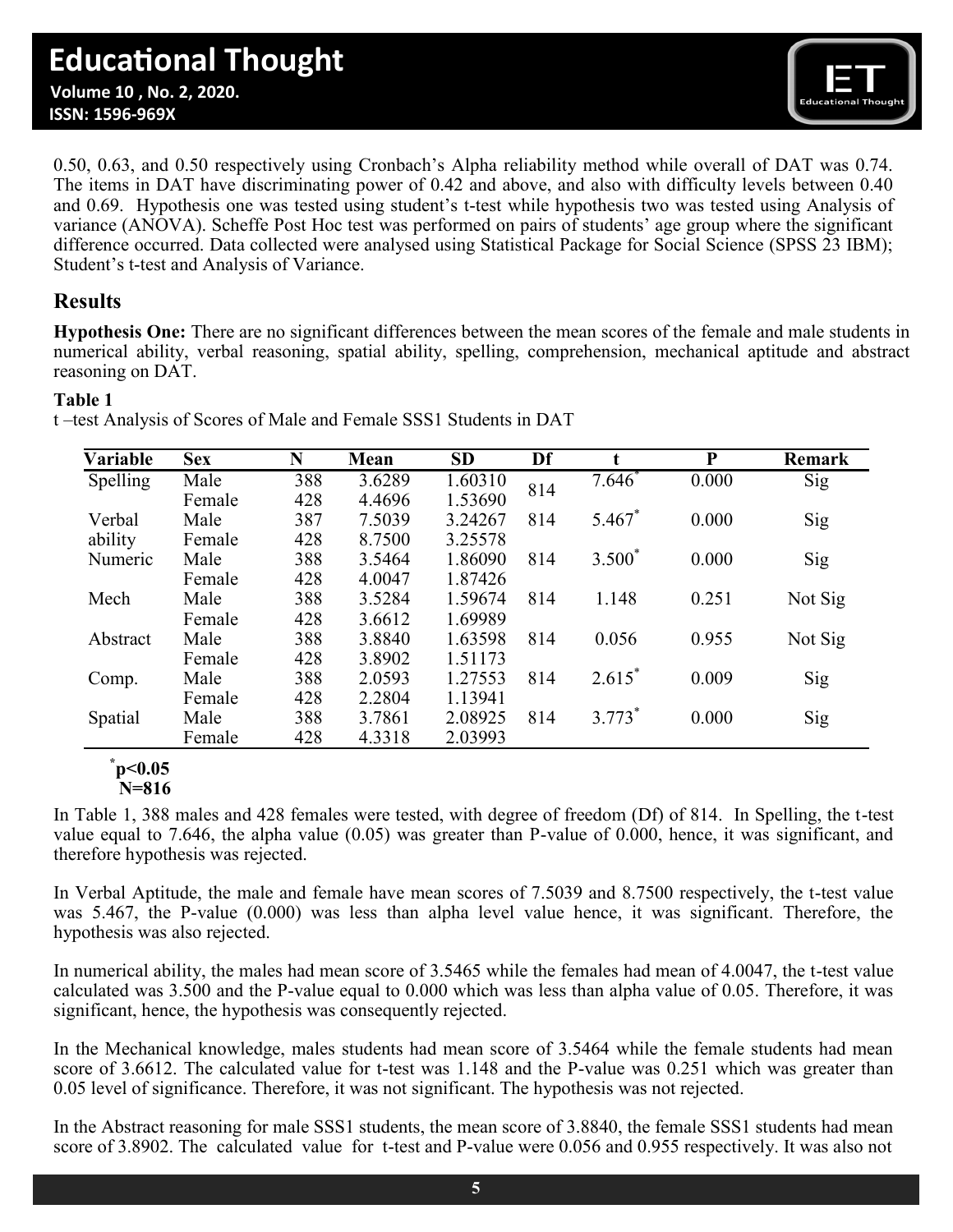

significant, the hypothesis was not rejected.

In Comprehension, the males and females had mean scores of 2.0593 and 2.2804 respectively, the t-test value was 2.615 and the P-value was 0.009 which was less than 0.05 level of significance. It was significant therefore the hypothesis was rejected.

In Spatial ability test, male SSS1 students had mean score of 3.7861, the female SSS1 students had mean score of 4.3318. The calculated value for t-test was 3.773 and the P-value was 0.000, this was less than 0.05 alpha value. Therefore, it was significant. The hypothesis was therefore rejected.

**Hypothesis Two:** There are no significant differences among mean scores of students in numerical ability, verbal reasoning, spatial ability, mechanical aptitude, spelling, comprehension, mechanical aptitude and abstract reasoning in the differential aptitude test with respect to students' ages.

#### **Table 2**

Analysis of Variance in DAT Showing the Performance of SSS1Students in Terms of Ages.

| <b>Variables</b> |                       | Sum of         |                | Mean          |           |           | <b>Remark</b> |
|------------------|-----------------------|----------------|----------------|---------------|-----------|-----------|---------------|
|                  | <b>Source</b>         | <b>Squares</b> | Df             | <b>Square</b> | F         | ${\bf P}$ |               |
| Spelling         | <b>Between Groups</b> | 68.978         | $\overline{2}$ | 34.489        |           |           | Sig           |
|                  | <b>Within Groups</b>  | 2078.040       | 813            | 2.556         | 13.493*   | .000      |               |
|                  | Total                 | 2147.018       | 815            |               |           |           |               |
| Verbal           | <b>Between Groups</b> | 216.488        | $\overline{2}$ | 108.244       |           |           | Sig           |
| ability          | <b>Within Groups</b>  | 8684.093       | 812            | 10.695        | $10.121*$ | .000      |               |
|                  | Total                 | 8900.582       | 814            |               |           |           |               |
| Numerical        | <b>Between Groups</b> | 53.655         | $\overline{2}$ | 26.828        |           |           | Sig           |
|                  | <b>Within Groups</b>  | 2829.242       | 813            | 3.480         | 7.709*    | .000      |               |
|                  | Total                 | 2882.897       | 815            |               |           |           |               |
| Mech             | <b>Between Groups</b> | 38.612         | $\overline{2}$ | 19.306        |           |           | Sig           |
|                  | <b>Within Groups</b>  | 2185.545       | 813            | 2.688         | $7.182*$  | .001      |               |
|                  | Total                 | 2224.157       | 815            |               |           |           |               |
| Abstract         | <b>Between Groups</b> | 8.205          | $\overline{2}$ | 4.102         |           |           | Not Sig       |
|                  | <b>Within Groups</b>  | 2003.423       | 813            | 2.464         | 1.665     | .190      |               |
|                  | Total                 | 2011.627       | 815            |               |           |           |               |
| Compre-          | <b>Between Groups</b> | 5.827          | $\overline{2}$ | 2.914         |           |           | Not Sig       |
| hension          | <b>Within Groups</b>  | 1188.113       | 813            | 1.461         | 1.994     | .137      |               |
|                  | Total                 | 1193.940       | 815            |               |           |           |               |
| Spatial          | <b>Between Groups</b> | 7.017          | $\overline{2}$ | 3.509         |           |           | Not Sig       |
|                  | <b>Within Groups</b>  | 3519.717       | 813            | 4.329         | .810      | .445      |               |
|                  | Total                 | 3526.734       | 815            |               |           |           |               |

#### **\*p<0.05**

Table 2 shows that F values of Spelling, Verbal Aptitude, numeric ability, and Mechanical Aptitude were  $F_c$  = 13.493, 10.121, 7.709, and 7.182 at 0.05 level of significance. There was enough strong piece of evidence to reject all the null hypotheses, meaning that there were significant differences among the mean scores of the three age groups that sat for DAT.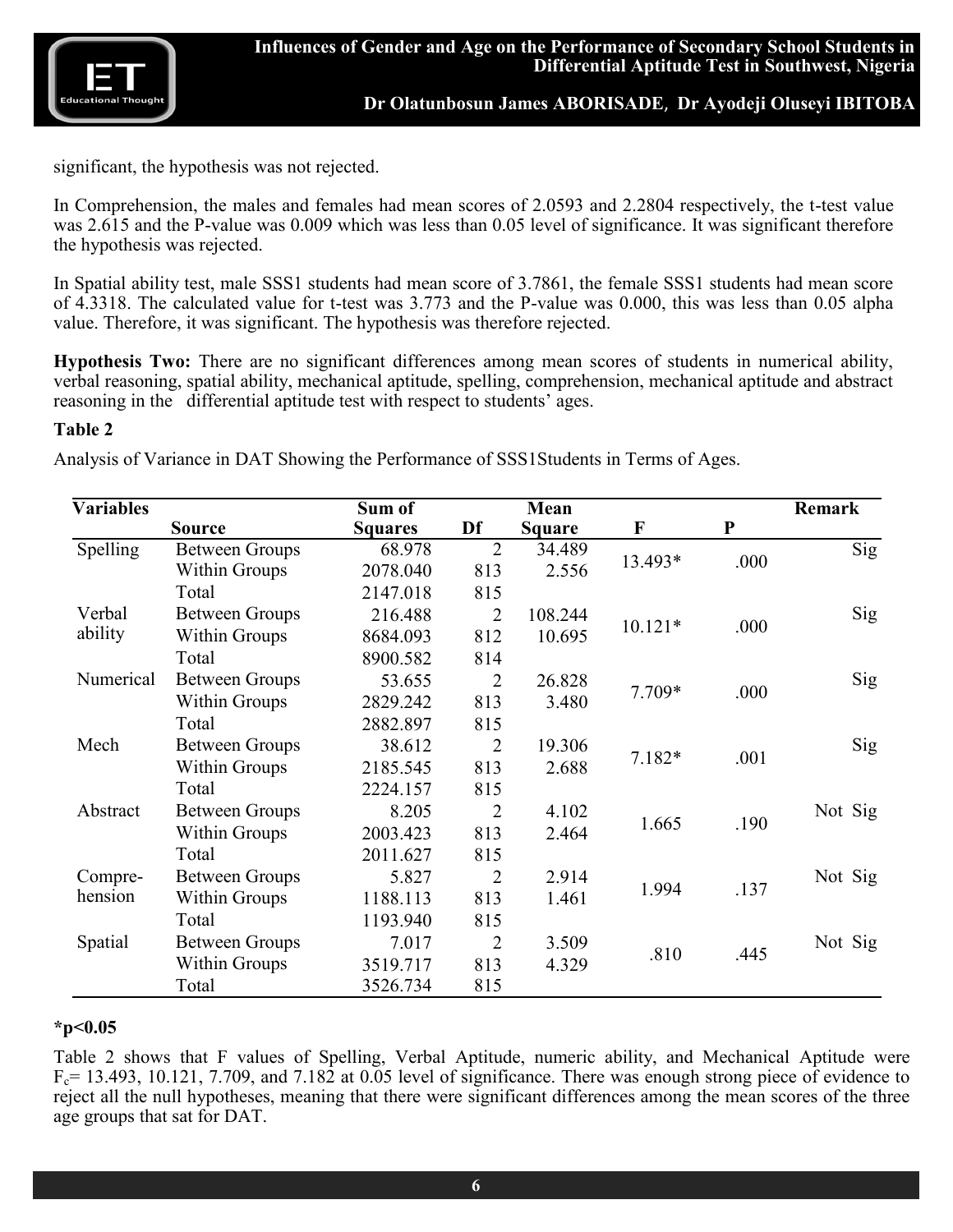

In the same Table 2, Abstract Reasoning, Comprehension and Spatial Aptitude indicated that  $F_c$  were 1.665, 1.994 and 0.810 respectively. The values were not significant hence; the hypotheses were not rejected at 0.05 level of significance.

## **Table 3**

| Scheffe Post Hoc Analysis for SSS1 students' Age Groups |  |
|---------------------------------------------------------|--|
|---------------------------------------------------------|--|

| <b>Variables</b> | Age               | $\mathbf{1}$ | $\overline{2}$ | $\overline{3}$ | $\overline{\bf N}$ | Mean   | $\overline{SD}$ |
|------------------|-------------------|--------------|----------------|----------------|--------------------|--------|-----------------|
| Spelling         | $10-12(1)$        |              | $\ast$         |                | $\overline{56}$    | 3.3393 | 1.43053         |
|                  | $13-15(2)$        |              |                | ∗              | 653                | 4.2129 | 1.62958         |
|                  | $16&$ above $(3)$ |              |                |                | 107                | 3.5794 | 1.48602         |
| Verbal ability   | $10-12(1)$        |              | $\ast$         |                | 56                 | 6.6250 | 3.20546         |
|                  | $13-15(2)$        |              |                | $\ast$         | 653                | 8.3982 | 3.30655         |
|                  | 16& above(3)      |              |                |                | 107                | 7.4906 | 3.07136         |
| Numerical        | $10-12(1)$        |              | $\ast$         | ∗              | 56                 | 2.8750 | 1.85925         |
|                  | $13-15(2)$        |              |                |                | 653                | 3.8821 | 1.83938         |
|                  | 16 $\&$ above (3) |              |                |                | 107                | 3.6822 | 2.02157         |
| Mech             | $10-12(1)$        |              | $\ast$         |                | 56                 | 2.8750 | 1.76905         |
|                  | $13-15(2)$        |              |                |                | 653                | 3.6907 | 1.63621         |
|                  | $16&$ above(3)    |              |                |                | 107                | 3.4112 | 1.58979         |
| Abstract         | $10-12(1)$        |              |                |                | 56                 | 3.5179 | 1.76832         |
|                  | $13-15(2)$        |              |                |                | 653                | 3.9142 | 1.52041         |
|                  | $16&$ above(3)    |              |                |                | 107                | 3.9159 | 1.74897         |
| Comp             | $10-12(1)$        |              |                |                | 56                 | 1.8750 | 1.37593         |
|                  | $13-15(2)$        |              |                |                | 653                | 2.2067 | 1.19501         |
|                  | 16 $\&$ above (3) |              |                |                | 107                | 2.1402 | 1.20101         |
| Spatial          | $10-12(1)$        |              |                |                | 56                 | 3.8393 | 1.97048         |
|                  | $13-15(2)$        |              |                |                | 653                | 4.1179 | 2.10605         |
|                  | 16 $\&$ above (3) |              |                |                | 107                | 3.9159 | 1.97685         |

## **N=816**

In Table 3 above, Spelling and Verbal Aptitude had significant difference between age group of 10-12 and 13-15 and also there was a significant difference between age group 13-15 and 16 & above.

In Numerical Aptitude, there were significant difference between age group 10-12 and other age groups. This means that students in age group 13-15 performed better than students in other two groups. In Mechanical Aptitude, the significant difference lies between age groups 10-12 and 13-15.

## **Discussion**

The result of the t-test revealed that there were significant differences in the performance of male and female testees in Spelling, Verbal Aptitude, Numerical Aptitude, Mechanical Aptitude, Abstract Reasoning and Spatial Aptitude. This finding disagreed with Lowerie, Logan and Ramful (2016) and Ahmad, Khairul and Aznial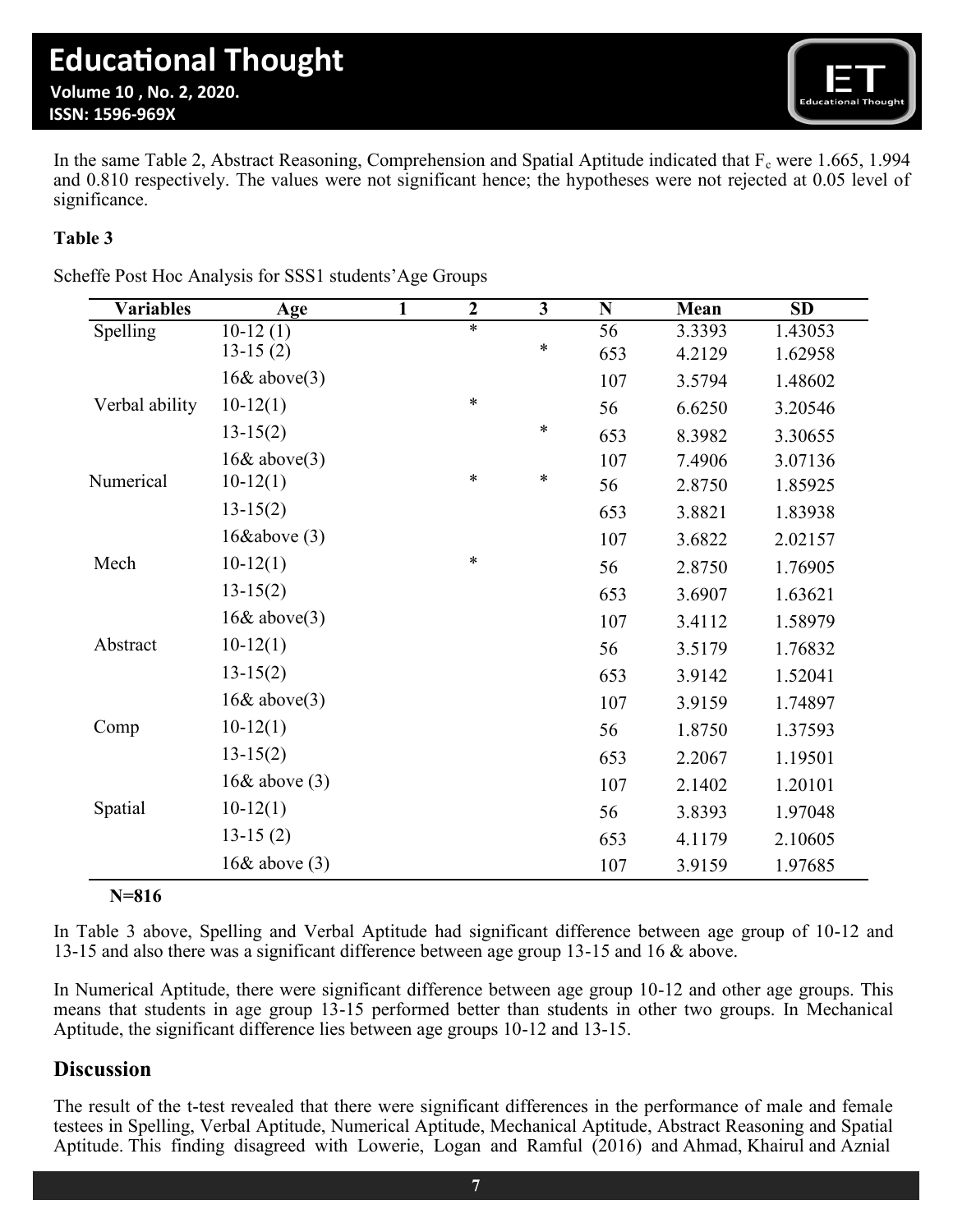(2006) which concluded that there was no gender differences in performance of students in spatial abilities but Sipus and Cizmesija (2012) report contradicted this assertion by vehemently pronouncing that male students are statistically significantly better than female students in Spatial Aptitude. Kanimozhi and Ganesan (2017) revealed that males are better in Numerical Aptitude exercises than females but Olatoye and Aderogba (2011) said that there was no significant difference between the performances between them. Also, many authors agreed that male students outperformed female students in Mechanical Aptitude (Fortson, 1991; Chapman, 1998; Wiesen, 1999) but the finding of this study negated the long-time erroneous belief by revealing that there was no significant difference between performances of testees in Mechanical Aptitude irrespective of gender. Chiper (2015) affirmed that female students displayed superiority in Spelling and Verbal Aptitude and this was in line with the findings of this study. Sarsani (2008) study in Hyderabad showed that boys are better than girls in Abstract Reasoning but this study disagrees with Sarsani's submission. The difference in the performance of male and female students might be due to the stereotypic believe that numerical and mechanical oriented careers belongs to male domain thereby reducing the interest of females especially in numerical and mechanical areas of knowledge.

The study indicated that there were significant differences in the ages of the testees in Spelling, Verbal Aptitude, Numerical Aptitude, and Mechanical aptitude but vice versa in Abstract Reasoning, Comprehension and spatial. Marunic and Glazar (2014) with Sipus and Cizmesija (2012) agreed that age played significant role in Spatial Aptitude by saying that older students tend to perform better than young students. This was not in line with the finding of this study. Also, Datta and Roy (2015) opined that age played significant role in scores of students in Abstract Reasoning and spatial aptitude. This finding also negated the finding of Datta and Roy. The findings of Ocal and Ehri (2017); Daffen, Mackenzie and Hermmings (2017); Johnson (2013); Sadoski et al (2005) all agreed that age of the students was a function of scores in Spelling, Verbal Aptitude, composition and Comprehension. The reason for the difference in the performance of students of different age group might due to the fact that learning increases with experience. Older students are expected to perform better than younger students as intelligence normally grow with age

## **Conclusion**

The study discovered that gender and age variables are contributory factors that could influence SSS1 students' choice of subject combination/career. The performance of male and female students in DAT are significantly different in spelling, verbal ability, numerical reasoning, comprehension and spatial ability. Also the study revealed that age group of the students significantly influence their DAT performance in spelling, verbal ability, numerical reasoning and mechanical reasoning.

## **Recommendations**

Based on the findings of this study, it was recommended that:

- 1. DAT should be used by school guidance counsellor for allocating Senior Secondary School students to subject combinations since it would show clearly different areas of abilities that relate to their career potentialities.
- 2. Gender of the students should be taken into consideration while allocating them into subject combinations especially when required potentialities in spelling, verbal ability, numerical reasoning, and spatial ability.
- 3. Age of the students should be considered while allocating them into subject combinations especially when it requires potentialities in spelling, verbal ability, numerical reasoning and mechanical knowledge.

# **References**

Adebule, S. O., & Ibitoba A. O. (2015). Differential item functioning of senior secondary school uniform promotion English Language multiple choice examination questions in Ekiti State. *International Advanced Journal of Teaching and Learning, 1*(2), 1-6.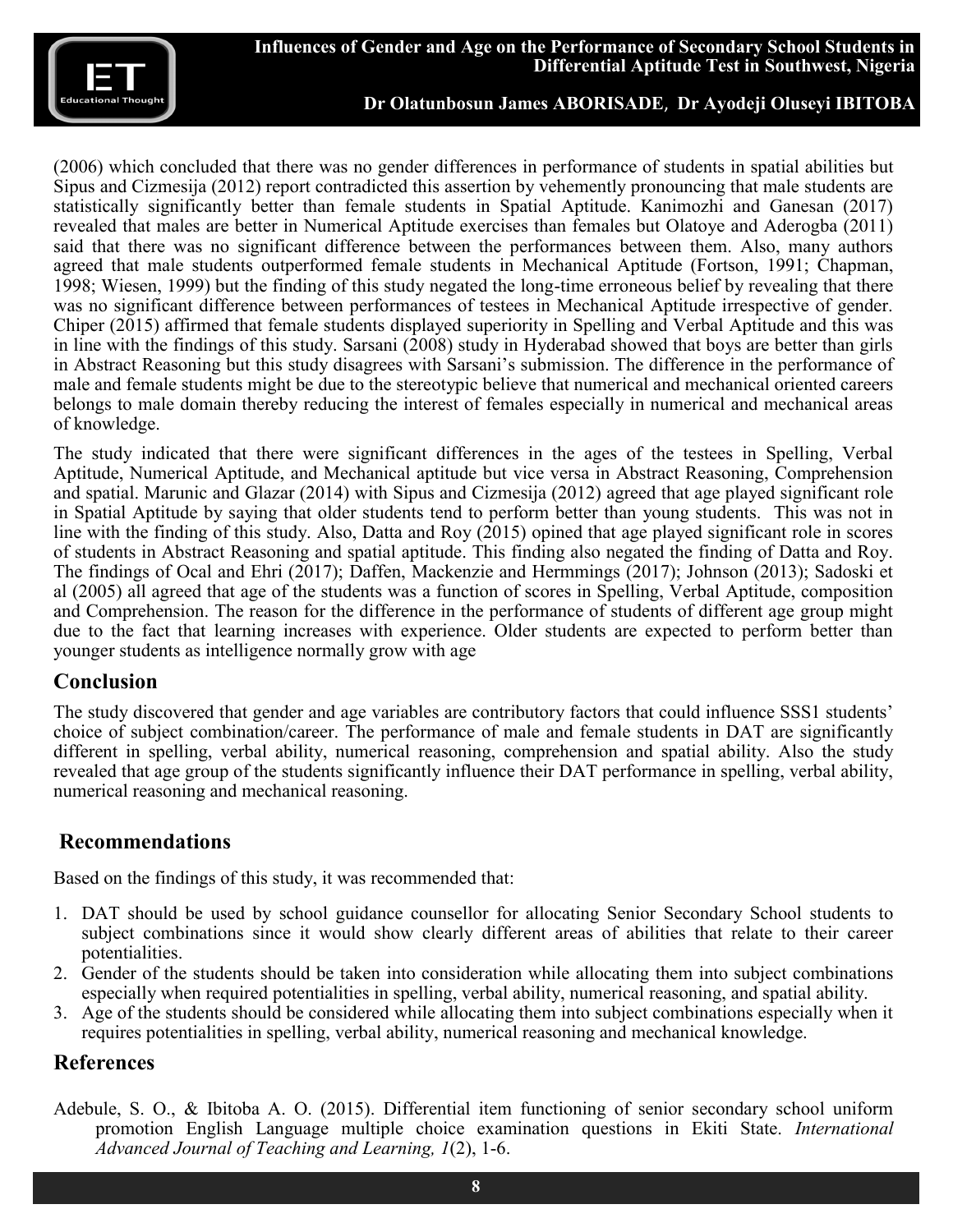# **Educational Thought**

 **Volume 10 , No. 2, 2020. ISSN: 1596-969X**



- Ahmad, R., Khairul, A., & Aznial. O. (2006). On improving spatial aptitude through computer-mediated engineering drawing instruction. *Educational Technology & Society, 9*(3), 149-159.
- Alnahdi, G. H. (2015). Aptitude tests and successful college students: The predictive validity of the General Aptitude Test (GAT) in Saudi Arabia. *International Education Studies, 8*(4), 1-6.
- Alordiah, C. O, Akpadaka, G, & Oviogbodu, C. O. (2015). The influence of gender, school location and socioeconomic status on students's academic achievement in mathematics. *Journal of Education and practice*. *6* (17), 130-136.
- Barmola, K. C. (2014). Aptitude and academic performance of adolescents. *International Journal Research Social Science, 3*(4), 372-382.
- Brian, S. (2011). What's the difference between aptitude and achievement test? Complete Test Inc. Retrieved from <http://www.test.preparation.ca>
- Chapman, L.K. (1998). An examination of mean score gender differences and adverse impact for two test Mechanical Aptitude. Master's thesis, California State University, Long Beach.
- Datta, S., & Roy, D. D. (2015). Abstract Reasoning and spatial visualization in formal operational stage. *International Journal of Scientific and Research Publication*, *5*(10), 1-6.
- Eyo, M. B., & Edet. P. B. (2011). Gender and occupational preferences among senior high school students in Cross River State Nigeria. *African Research Review, 5*(1), 327-341.
- Federal Ministry of Education (FME). (2014). *Nigeria Education Indicators.* Abuja: NEMIS publisher.
- Fortson, H. D. (1991). An investigation of gender differences in Mechanical Aptitude. Doctoral dissertation, California school of professional psychology, Los Angeles.
- Gilakjam, A. P. (2016). How can students improve their reading comprehension skill? *Journal of Studies in Education, 6*(2), 229-241.
- Johnson. M. M. (2013). *The relationship between Spelling ability and reading fluency and Comprehension in elementary students* (Master's Thesis), Northern Michigan University.
- Jones, J. W. (2008). *Age and career decisions: Are the older wiser*? Retrieved from www.careerkey.blogspot.com
- Kanga, J. (2019). *Aptitude Test.* Retrieved from [https://www.](https://www) Investopedia.com
- Kanimozhi, P & Ganesan, P. (2017). Quantitative aptitude among higher secondary students. *International Journal of Research, 5*(5), 93-97.
- Lowrie, T., Logan, T., & Ramful, A. (2016). Spatial reasoning influences students' performance on mathematics tasks. A report delivered at opening of mathematics research, 39th annual conference of mathematics education research group of Australasia held in Adelaide.
- Luria, A. R. (1973). *Human brain and psychological processes.* New York: Harper & Row.
- Mankar, J. & Chavan, D. (2013). Differential Aptitude Testing of Youth. *International Journal of Scientific and Research Publication, 3*(7), 1-6.